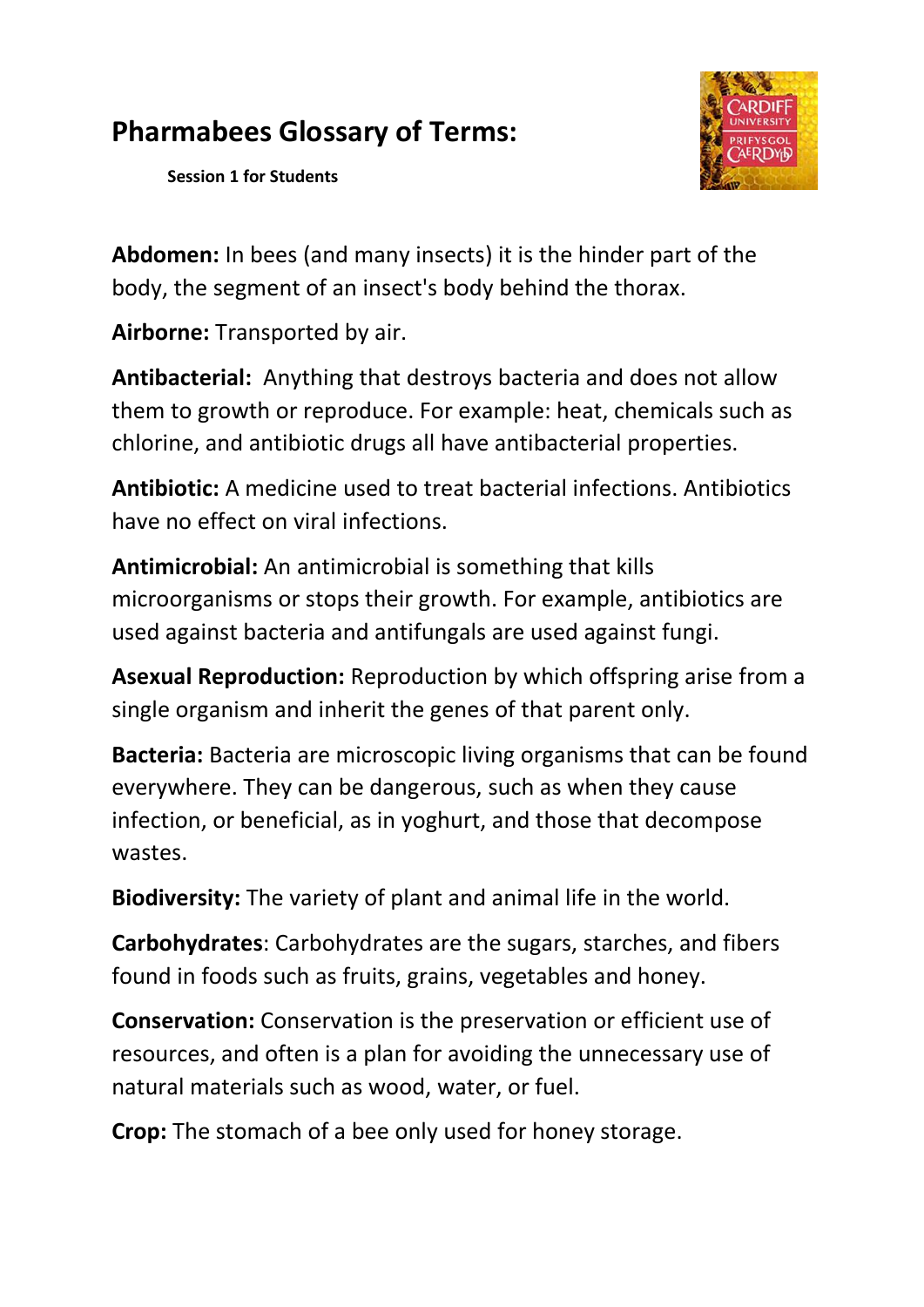**DNA:** DNA carries genetic information. It has all the instructions that a living organism needs to grow, reproduce and function.

**Ecological Relationship**: An ecological relationship is the relationship between an organism in its ecosystem.

**Ecosystem:** A biological community of interacting organisms and their physical environment.

**Electrostatic Charge:** The quantity of electricity, either negative or positive. Positive and negative charges attract each other, similar to magnets.

**Enzyme:** Enzymes are vital for life and serve a wide range of important functions in the body, such as aiding in digestion and metabolism.

**Evaporation:** is the process of a liquid changing to a gas, caused by an increase in temperature and/or pressure. Evaporation is a fundamental part of the water cycle and is constantly occurring throughout nature.

**Exoskeleton:** The external skeleton that supports and protects an animal's body, in contrast to the internal skeleton (endoskeleton) of a human.

**Extinction:** The termination of an organism or a species. The moment of extinction is generally considered to be the death of the last individual of the species.

**Fertilisation:** A process in sexual reproduction that involves the union of male (sperm) and female (ovum) gametes which leads to the development of an embryo.

**Genetic Diversity:** Genetic diversity or genetic variation is the difference in DNA sequences between individuals within a population.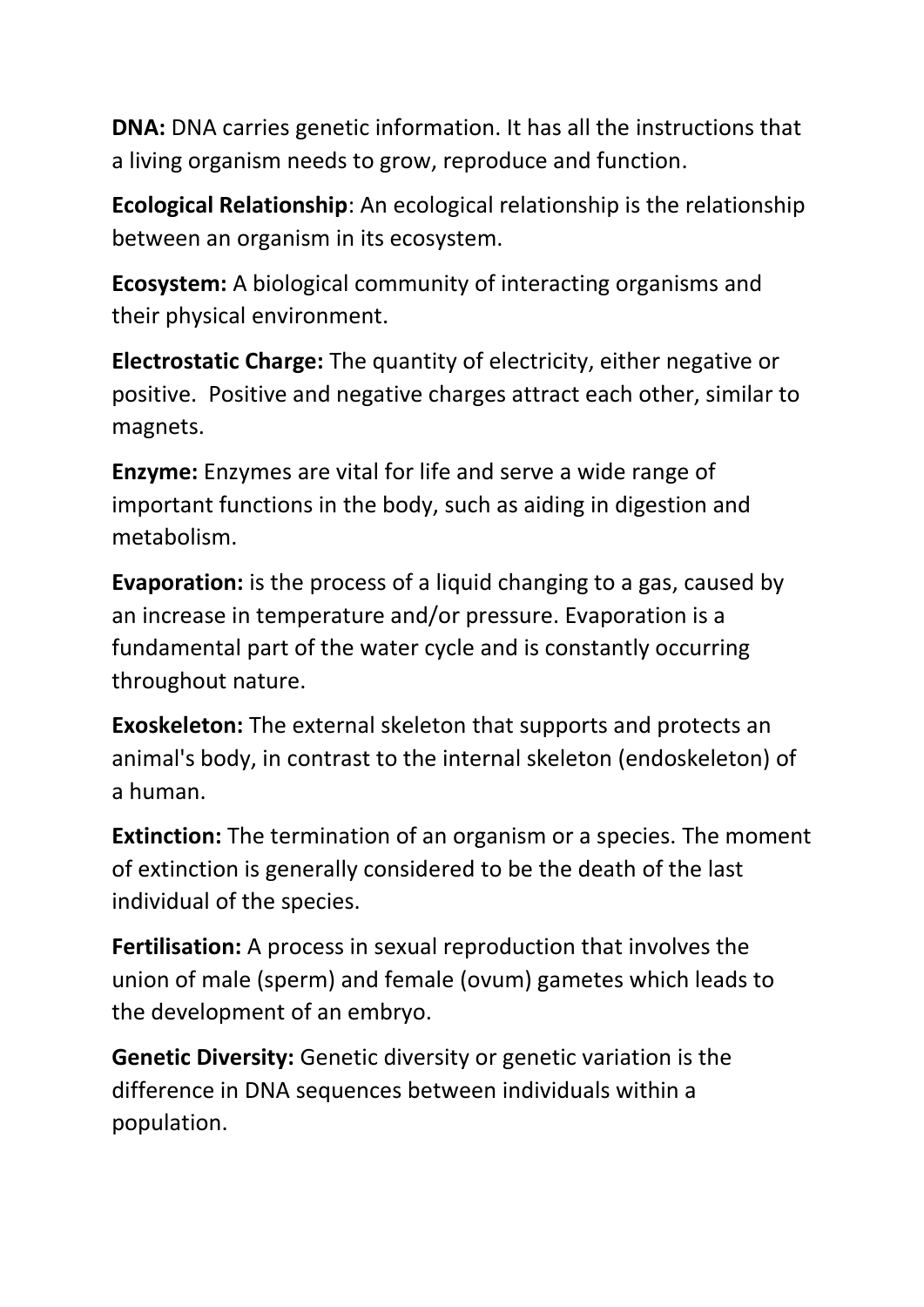**Habitat:** The place where an organism or a community of organisms lives, including all living and non-living conditions of the surrounding environment.

**Hydrogen Peroxide:** A mild antiseptic used on the skin to prevent infection of minor cuts, scrapes, and burns.

**Invertebrate:** Invertebrates are animals without a backbone or bony skeleton. 97% of all animals are invertebrates. Invertebrates include arthropods (insects, arachnids (spiders), crustaceans), mollusks (snails, squids, and octopuses) and more. Animals can be classified as either vertebrates or invertebrates.

**Larvae:** The active immature form of an insect.

**Microorganism:** A microscopic organism, such as bacteria, viruses, or fungi. Also called **Microbes**.

**Molecule:** The smallest particle in a chemical element or compound that has the chemical properties of that element or compound. Molecules are made up of atoms that are held together by chemical bonds

**MRSA:** A type of bacteria that's resistant to several widely used antibiotics. This means infections with MRSA are harder to treat than other bacterial infections.

**Organism:** An individual animal, plant, or single-celled life form.

**Pesticide:** Pesticides are chemicals that are used to kill pests, including insects, rodents, fungi and unwanted plants (weeds). Pesticides are used to kill pests that carry disease, such as mosquitoes, and in agriculture, to kill pests that damage crops.

**pH:** The acidity or alkalinity of a something, on a scale of 1-14, with 7 being neutral. 1-6 is acidic, and 8-14 is alkaline.

**Phytochemical:** Chemical compounds produced by plants, generally to help them thrive or prevent competitors, predators, or pathogens.